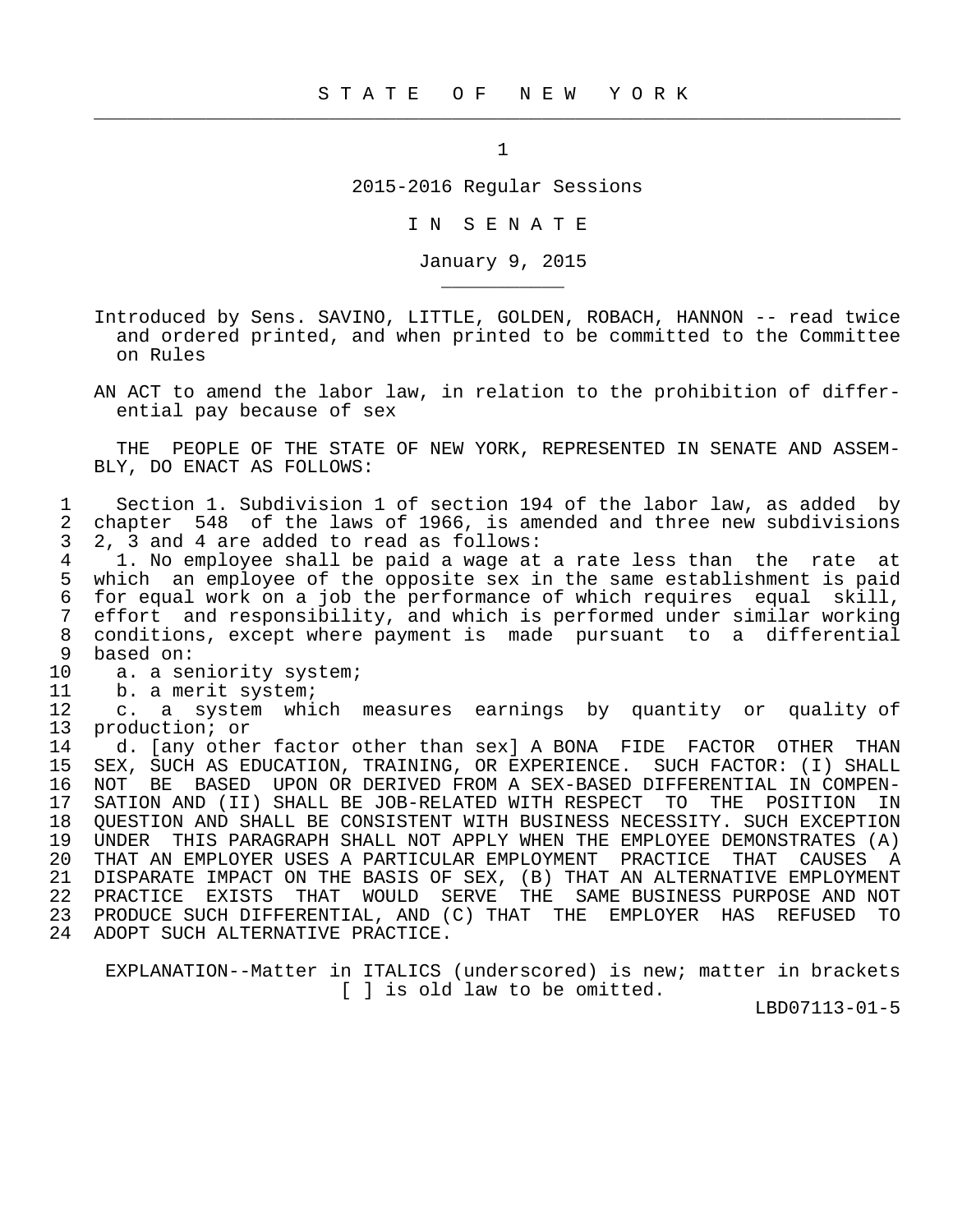S. 1 2

1 2. FOR THE PURPOSE OF SUBDIVISION ONE OF THIS SECTION, "BUSINESS<br>2 NECESSITY" SHALL BE DEFINED AS A FACTOR THAT BEARS A MANIFEST RELATION-2 NECESSITY" SHALL BE DEFINED AS A FACTOR THAT BEARS A MANIFEST RELATION-<br>3 SHIP TO THE EMPLOYMENT IN OUESTION. SHIP TO THE EMPLOYMENT IN OUESTION.

4 3. FOR THE PURPOSES OF SUBDIVISION ONE OF THIS SECTION, EMPLOYEES<br>5 SHALL BE DEEMED TO WORK IN THE SAME ESTABLISHMENT IF THE EMPLOYEES WORK 5 SHALL BE DEEMED TO WORK IN THE SAME ESTABLISHMENT IF THE EMPLOYEES WORK<br>6 FOR THE SAME EMPLOYER AT WORKPLACES LOCATED IN THE SAME GEOGRAPHICAL 6 FOR THE SAME EMPLOYER AT WORKPLACES LOCATED IN THE SAME GEOGRAPHICAL<br>7 REGION, NO LARGER THAN A COUNTY, TAKING INTO ACCOUNT POPULATION DISTRIB-7 REGION, NO LARGER THAN A COUNTY, TAKING INTO ACCOUNT POPULATION DISTRIB-<br>8 UTION, ECONOMIC ACTIVITY, AND/OR THE PRESENCE OF MUNICIPALITIES. 8 UTION, ECONOMIC ACTIVITY, AND/OR THE PRESENCE OF MUNICIPALITIES.<br>9 4. (A) NO EMPLOYER SHALL PROHIBIT AN EMPLOYEE FROM INOUIRING

9 4. (A) NO EMPLOYER SHALL PROHIBIT AN EMPLOYEE FROM INQUIRING ABOUT,<br>10 DISCUSSING, OR DISCLOSING THE WAGES OF SUCH EMPLOYEE OR ANOTHER EMPLOY-10 DISCUSSING, OR DISCLOSING THE WAGES OF SUCH EMPLOYEE OR ANOTHER EMPLOY-<br>11 EE.  $11$  EE.<br> $12$  (

12 (B) AN EMPLOYER MAY, IN A WRITTEN POLICY PROVIDED TO ALL EMPLOYEES,<br>13 ESTABLISH REASONABLE WORKPLACE AND WORKDAY LIMITATIONS ON THE TIME. 13 ESTABLISH REASONABLE WORKPLACE AND WORKDAY LIMITATIONS ON THE TIME,<br>14 PLACE AND MANNER FOR INOUIRES ABOUT, DISCUSSION OF, OR THE DISCLOSURE OF PLACE AND MANNER FOR INQUIRES ABOUT, DISCUSSION OF, OR THE DISCLOSURE OF 15 WAGES. SUCH LIMITATIONS SHALL BE CONSISTENT WITH STANDARDS PROMULGATED<br>16 BY THE COMMISSIONER AND SHALL BE CONSISTENT WITH ALL OTHER STATE AND 16 BY THE COMMISSIONER AND SHALL BE CONSISTENT WITH ALL OTHER STATE AND<br>17 FEDERAL LAWS, SUCH LIMITATIONS MAY INCLUDE PROHIBITING AN EMPLOYEE FROM 17 FEDERAL LAWS. SUCH LIMITATIONS MAY INCLUDE PROHIBITING AN EMPLOYEE FROM<br>18 DISCUSSING OR DISCLOSING THE WAGES OF ANOTHER EMPLOYEE WITHOUT SUCH 18 DISCUSSING OR DISCLOSING THE WAGES OF ANOTHER EMPLOYEE WITHOUT SUCH 19 EMPLOYEE'S PRIOR PERMISSION. 19 EMPLOYEE'S PRIOR PERMISSION.<br>20 (C) NOTHING IN THIS SUBDIV

20 (C) NOTHING IN THIS SUBDIVISION SHALL REQUIRE AN EMPLOYEE TO DISCLOSE<br>21 HIS OR HER WAGES. THE FAILURE OF AN EMPLOYEE TO ADHERE TO SUCH REASON-21 HIS OR HER WAGES. THE FAILURE OF AN EMPLOYEE TO ADHERE TO SUCH REASON-<br>22 ABLE LIMITATIONS IN SUCH WRITTEN POLICY SHALL BE AN AFFIRMATIVE DEFENSE 22 ABLE LIMITATIONS IN SUCH WRITTEN POLICY SHALL BE AN AFFIRMATIVE DEFENSE<br>23 TO ANY CLAIMS MADE AGAINST AN EMPLOYER UNDER THIS SUBDIVISION, PROVIDED 23 TO ANY CLAIMS MADE AGAINST AN EMPLOYER UNDER THIS SUBDIVISION, PROVIDED 24 THAT ANY ADVERSE EMPLOYMENT ACTION TAKEN BY THE EMPLOYER WAS FOR FAILURE<br>25 TO ADHERE TO SUCH REASONABLE LIMITATIONS AND NOT FOR MERE INOUIRY. 25 TO ADHERE TO SUCH REASONABLE LIMITATIONS AND NOT FOR MERE INQUIRY, 26 DISCUSSION OR DISCLOSURE OF WAGES IN ACCORDANCE WITH SUCH REASONABLE<br>27 LIMITATIONS IN SUCH WRITTEN POLICY. 27 LIMITATIONS IN SUCH WRITTEN POLICY.<br>28 (D) THIS PROHIBITION SHALL NOT AP

28 (D) THIS PROHIBITION SHALL NOT APPLY TO INSTANCES IN WHICH AN EMPLOYEE<br>29 WHO HAS ACCESS TO THE WAGE INFORMATION OF OTHER EMPLOYEES AS A PART OF 29 WHO HAS ACCESS TO THE WAGE INFORMATION OF OTHER EMPLOYEES AS A PART OF<br>30 SUCH EMPLOYEE'S ESSENTIAL JOB FUNCTIONS DISCLOSES THE WAGES OF SUCH 30 SUCH EMPLOYEE'S ESSENTIAL JOB FUNCTIONS DISCLOSES THE WAGES OF SUCH 31 OTHER EMPLOYEES TO INDIVIDUALS WHO DO NOT OTHERWISE HAVE ACCESS TO SUCH<br>32 INFORMATION, UNLESS SUCH DISCLOSURE IS IN RESPONSE TO A COMPLAINT OR 32 INFORMATION, UNLESS SUCH DISCLOSURE IS IN RESPONSE TO A COMPLAINT OR<br>33 CHARGE, OR IN FURTHERANCE OF AN INVESTIGATION, PROCEEDING, HEARING, OR 33 CHARGE, OR IN FURTHERANCE OF AN INVESTIGATION, PROCEEDING, HEARING, 34 ACTION UNDER THIS CHAPTER, INCLUDING AN INVESTIGATION CONDUCTED BY 34 ACTION UNDER THIS CHAPTER, INCLUDING AN INVESTIGATION CONDUCTED BY THE 35 EMPLOYER.

35 EMPLOYER.<br>36 (E) NOT 36 (E) NOTHING IN THIS SECTION SHALL BE CONSTRUED TO LIMIT THE RIGHTS OF<br>37 AN EMPLOYEE PROVIDED UNDER ANY OTHER PROVISION OF LAW OR COLLECTIVE 37 AN EMPLOYEE PROVIDED UNDER ANY OTHER PROVISION OF LAW OR COLLECTIVE 38 BARGAINING AGREEMENT.<br>39 S 2. Subdivision 1-

39 S 2. Subdivision 1-a of section 198 of the labor law, as amended by<br>40 chapter 564 of the laws of 2010, is amended to read as follows: 40 chapter 564 of the laws of 2010, is amended to read as follows:<br>41 1-a. On behalf of any employee paid less than the wage to wh

 41 1-a. On behalf of any employee paid less than the wage to which he or 42 she is entitled under the provisions of this article, the commissioner<br>43 may bring any legal action necessary, including administrative action, 43 may bring any legal action necessary, including administrative action,<br>44 to collect such claim and as part of such legal action, in addition to 44 to collect such claim and as part of such legal action, in addition to<br>45 any other remedies and penalties otherwise available under this article, any other remedies and penalties otherwise available under this article, 46 the commissioner shall assess against the employer the full amount of 47 any such underpayment, and an additional amount as liquidated damages, 47 any such underpayment, and an additional amount as liquidated damages,<br>48 unless the emplover proves a good faith basis for believing that its 48 unless the employer proves a good faith basis for believing that its<br>49 underpayment of wages was in compliance with the law. Liguidated damages 49 underpayment of wages was in compliance with the law. Liquidated damages<br>50 shall be calculated by the commissioner as no more than one hundred 50 shall be calculated by the commissioner as no more than one hundred<br>51 percent of the total amount of wages found to be due, EXCEPT SUCH LIOUI- 51 percent of the total amount of wages found to be due, EXCEPT SUCH LIQUI- 52 DATED DAMAGES MAY BE UP TO THREE HUNDRED PERCENT OF THE TOTAL AMOUNT OF<br>53 THE WAGES FOUND TO BE DUE FOR A WILLFUL VIOLATION OF SECTION ONE HUNDRED THE WAGES FOUND TO BE DUE FOR A WILLFUL VIOLATION OF SECTION ONE HUNDRED 54 NINETY-FOUR OF THIS ARTICLE. In any action instituted in the courts upon 55 a wage claim by an employee or the commissioner in which the employee<br>56 prevails, the court shall allow such employee to recover the full amount prevails, the court shall allow such employee to recover the full amount